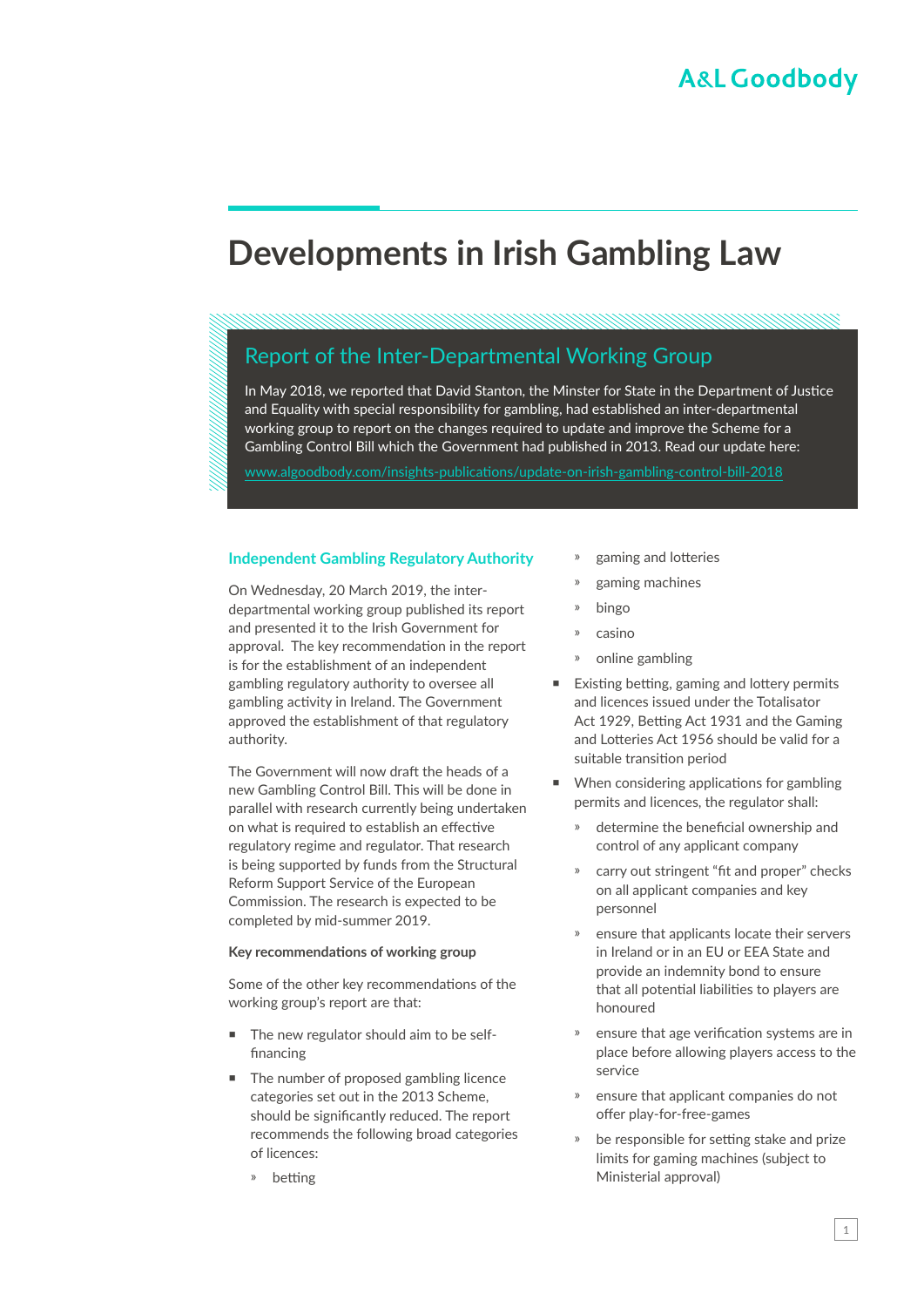## **A&L Goodbody**

- The new regulator will be authorised to determine applications for licences for the sale of alcohol in licensed casinos. It will also have regard to potential "grandfather" rights of existing private member clubs when considering applications for a casino licence
- The Government should give consideration to the eventual absorption of the functions of the National Lottery Regulator into the gambling regulatory authority
- The new regulator should be responsible for ensuring protection of minors and vulnerable persons through enforcement of licence conditions and the prevention of gambling related match fixing and money laundering
- The regulator should develop policies and regulations in respect of all gambling advertising, sponsorships and promotions, in consultation with the relevant Government Departments. It should also consider whether gambling advertising, sponsorship or promotions should carry "health warnings", perhaps along the lines of those warnings advocated by the financial regulator or those imposed on cigarette and alcohol packaging
- The regulator should be assigned responsibility as the competent authority for AML/CFT supervision of licensed gambling activity operators
- The regulator should develop specific licence terms and conditions to counter the potential for the manipulation of sports events for gain through betting activities
- The regulator should also have a dedicated Sports Betting Integrity Unit
- The regulator should have primary responsibility and a mandate to ensure consumer protection as it relates to gambling activities
- The regulator should develop an Alternative Dispute Resolution (ADR) mechanism to resolve disputes between operators and customers
- The regulator should have the power to implement sanctions including financial and administrative penalties to be imposed on operators who breach licence conditions, and codes of practice designed to ensure consumer protection
- A Social Fund should be established and managed by the regulator

■ As an interim reform measure, the report recommends that the current Gaming and Lotteries Act 1956 be updated pending the establishment of the new regulator.

#### **Gaming and Lotteries (Amendment) Bill 2019**

Minister Stanton had already prepared the Gaming and Lotteries (Amendment) Bill which will act as an interim measure to update some of our current laws pending the establishment of the new regulator. The Government yesterday approved the publication of that Bill and we expect it to be available shortly. The Bill is intended to modernise aspects of the Gaming and Lotteries Act 1956, by:

- updating certain stake and prize limits for licensed gaming machines (to €10 and €750 respectively)
- standardising the minimum gambling age to 18
- providing for arrangements to better facilitate the promotion of lotteries

#### **District Court refuses to grant certificates for gaming licences**

The Dublin Metropolitan District Court recently refused to grant a number of applications for certificates for gaming licences on the basis that the District Court in Dublin has no jurisdiction to issue such certificates. A certificate for a gaming licence is required to form part of an application for a gaming licence to allow gaming machines in an amusement hall.

#### **Revenue Crackdown**

The number of applications for certificates for gaming licences had increased sharply following a recent crackdown by the Revenue Commissioners on amusement arcades offering gaming machines which Revenue believe may have been licensed as "amusement machines". A certificate for a gaming licence is not required if an amusement hall only offers amusement machines and not gaming machines.

The effect of Revenue's recent crackdown has meant that amusement arcade operators now require a certificate from the District Court to get a gaming licence. However, Dublin City Council's 1989 decision to rescind its resolution adopting Part III of the 1956 Act has led to the Dublin District Court ruling that it does not have jurisdiction to grant such certificates.